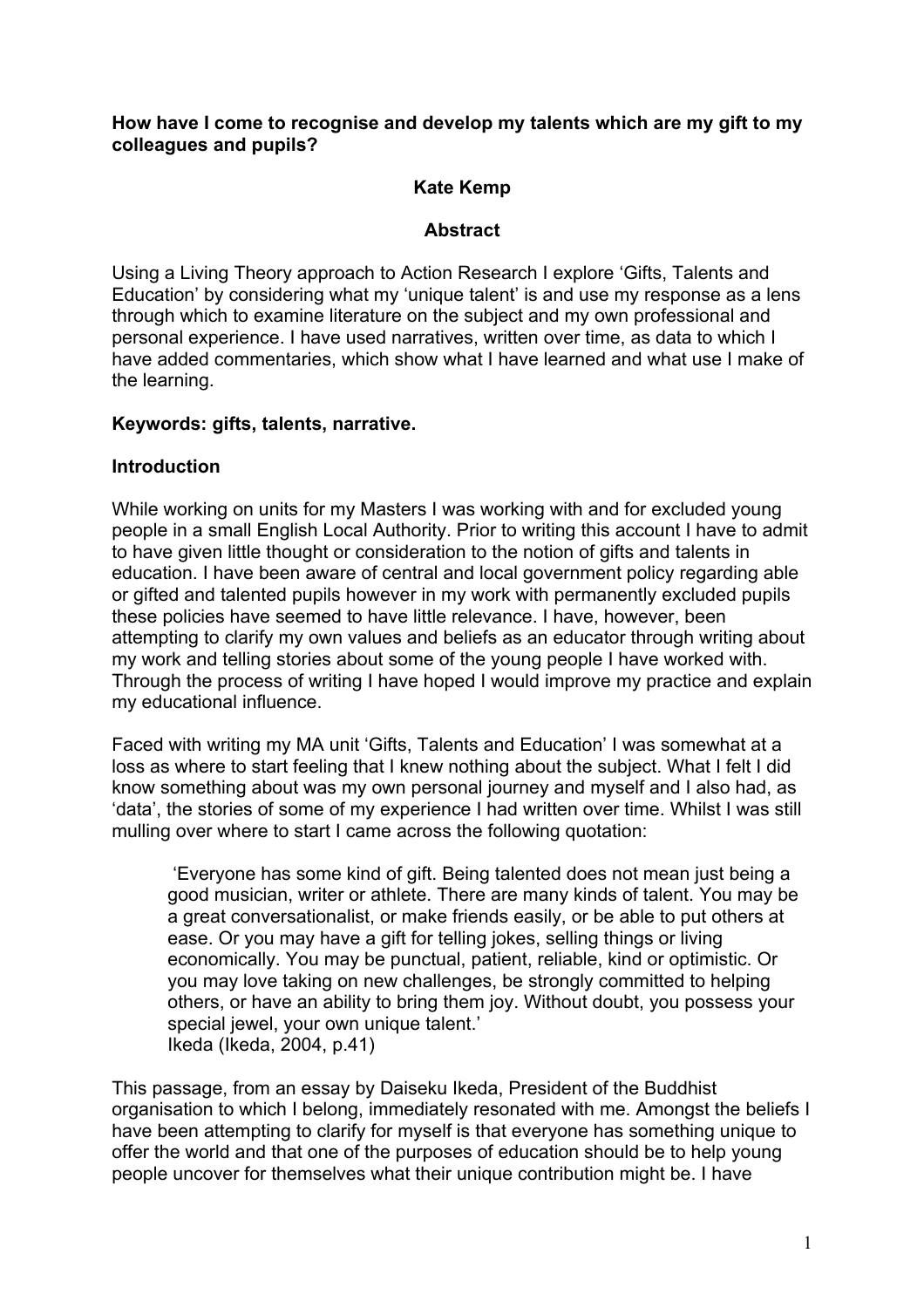considered this in my previous enquiry 'Can I put the pupils voice at the heart of our request for support form' (Kemp 2008) in which I explore the possibilities of ensuring that young people begin to recognise their own strengths (rather than having them recognised for them).

Through my writings I believe that I have identified the following 'talents' which I wish to offer in my work as an educator:

- A belief in the possibilities for growth and development of all people
- A desire to truly understand whoever I am with and have an understanding of their world.
- A commitment to helping young people 'find their own thing'.
- A creative energy which brings together ideas from different places and people.
- Bringing the qualities of strength, wisdom and compassion into my relationships.

I have come to recognise these talents through reflecting on my early experiences and on people who have played a significant role in encouraging me. I have also come to recognise them through the stories I have told about the young people I have worked with.

I am very conscious however that the living values I embody in my practice cannot be adequately communicated through the written word. These living values are embodied in my relationships and I have clarified them through writing the narratives below and in the Appendix. The statements above are signposts to the values embodied in my practice. My love for what I do in education is expressed through a flow of energy that must be experienced to be understood. Whitehead (2008 a&b) has drawn attention to the significance of these flows of energy in explanations of educational influence.

## **Context**

An examination of the literature on 'gifts, talents and education' throws up a range of thinking and beliefs about the nature of 'gifts and talents'. On the one hand there is the DCFS description of gifted and talented in which giftedness is described as high level ability in one or more academic subjects such as English or maths and talented relates to ability in practical subjects such as art, music or drama and where there are guidelines that schools should have a 'gifted and talented register'. On the other there are the many inclusional approaches found in, for example, 'Gifted Education' by Balchin et al (2009). The contrast between these extremes indicates opposing ontological and epistemological beliefs.

The most recent guidance from the DCFS is clearly underpinned by the belief that gifts and talents are both identifiable and limited in numbers as demonstrated in the following quotation from 'England's National Programme for gifted and talented education :plans and reforms for 2007-2010.

'We have revisited our description of the national G&T population. This comprises: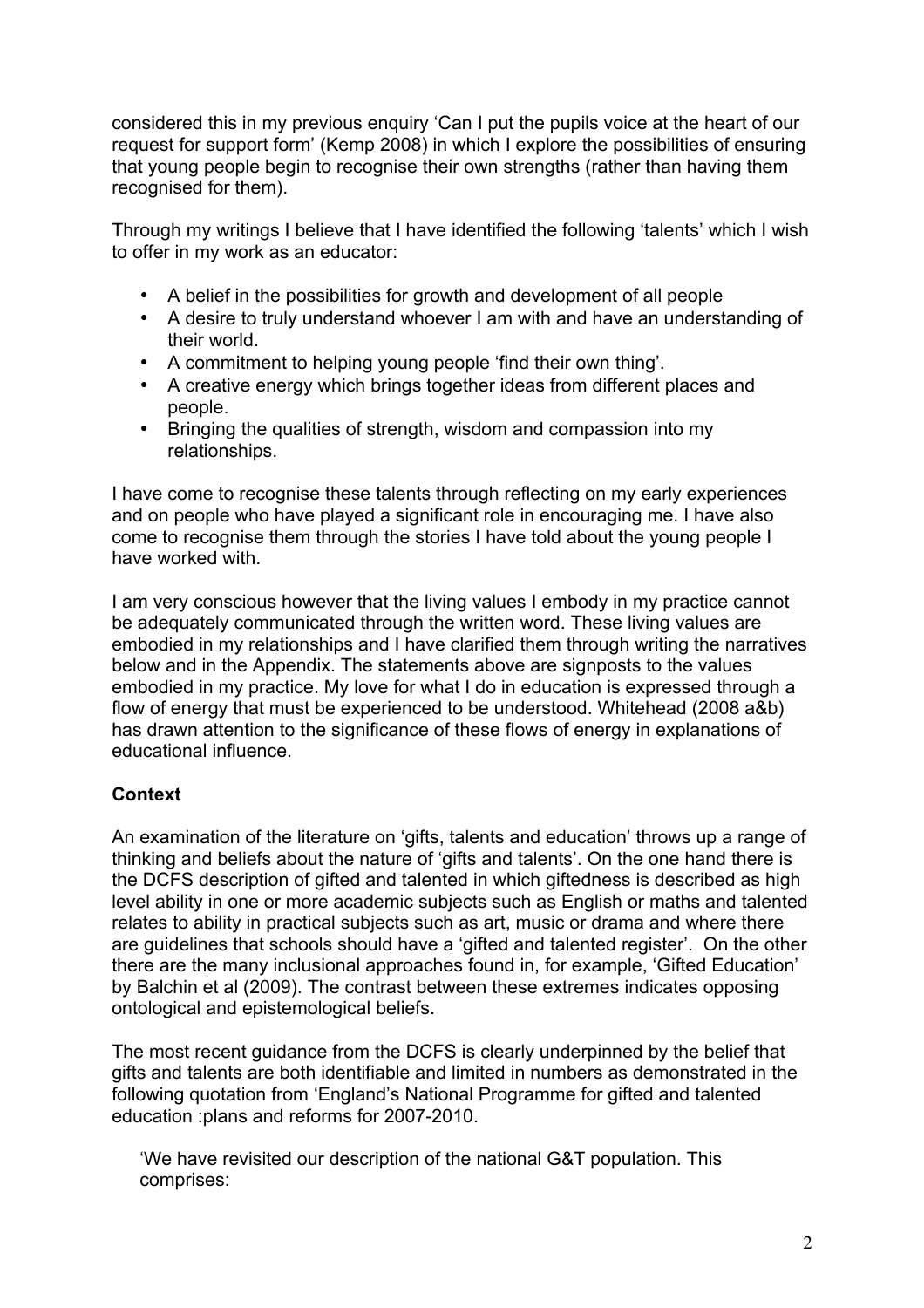- a) A nationally identified top 5% by ability in absolute national terms aged 11- 19, who are unevenly distributed within and between maintained secondary schools and colleges. These are presently identified against the published eligibility criteria (though these will be reviewed in due course); and
- b) A further group of G&T learners, aged 4-19, in each maintained primary school, secondary school and college whose ability is developed to a level significantly ahead of their year group within their institution (or who have potential to develop such ability) and who are identified by that institution.

………We collect information about our national G&T population through a termly School Census …….We shall be working hard to improve this figure during the next few years. Once we approach 100% of schools identifying, we expect the national population to exceed one million.' (points 9 and 13)

Even were one million children identified this would still leave a very large number of children who are presumably neither gifted nor talented! Such labelling it would seem to me is detrimental not only to the 'ungifted' and 'talentless' but arguably to those who have been identified. I explore this idea further in my narrative 'One Trick, Two Drivers' in which I use my personal experience of being identified as 'gifted' and place it in the context of Carol Dweck's work on 'fixed and 'growth' mindsets. (Dweck 2000) -of whom more later.

White (2006) explores the epistemological beliefs which underpin this notion of gifted and talented in his book on the ideological roots of intelligence testing. He describes the work of Galton who, in 1865, introduced his influential ideas that intelligence is innate and measurable. The influence of these ideas, written at a time of rigid class structured and notions of preordained destiny, played a huge part in providing the ideological rationale for what is described sometimes as the 'test and place' methodology. This in turn underpinned the 11+ and selective schooling.

It is clear to me and to, I hope, my reader that these fixed and limiting notions of gifts and talents are at odds with my beliefs as described at the beginning of my account. My own ontological and epistemological beliefs lie very firmly in the inclusional camp. 'Gifts, talents and education: a living theory approach' (Hymer et al 2009) contains many action research enquiries on the nature of 'gift-creation' and provide a definition of gift as being 'something we freely give' (p98).

I have found the definition which Marie Huxtable uses in her contribution to the book very helpful in broadening my understanding of the difference between inclusion and inclusionality:

'I am seeking ways of improving the contribution I make through the lens of gifted and talented education by developing inclusive (integrating all pupils in the mainstream) and inclusional (a dynamic relational awareness of space and boundaries where all can be held)' Huxtable (2009, p293).

The focus, which all my narratives have on dynamic relationships I think, bears this out.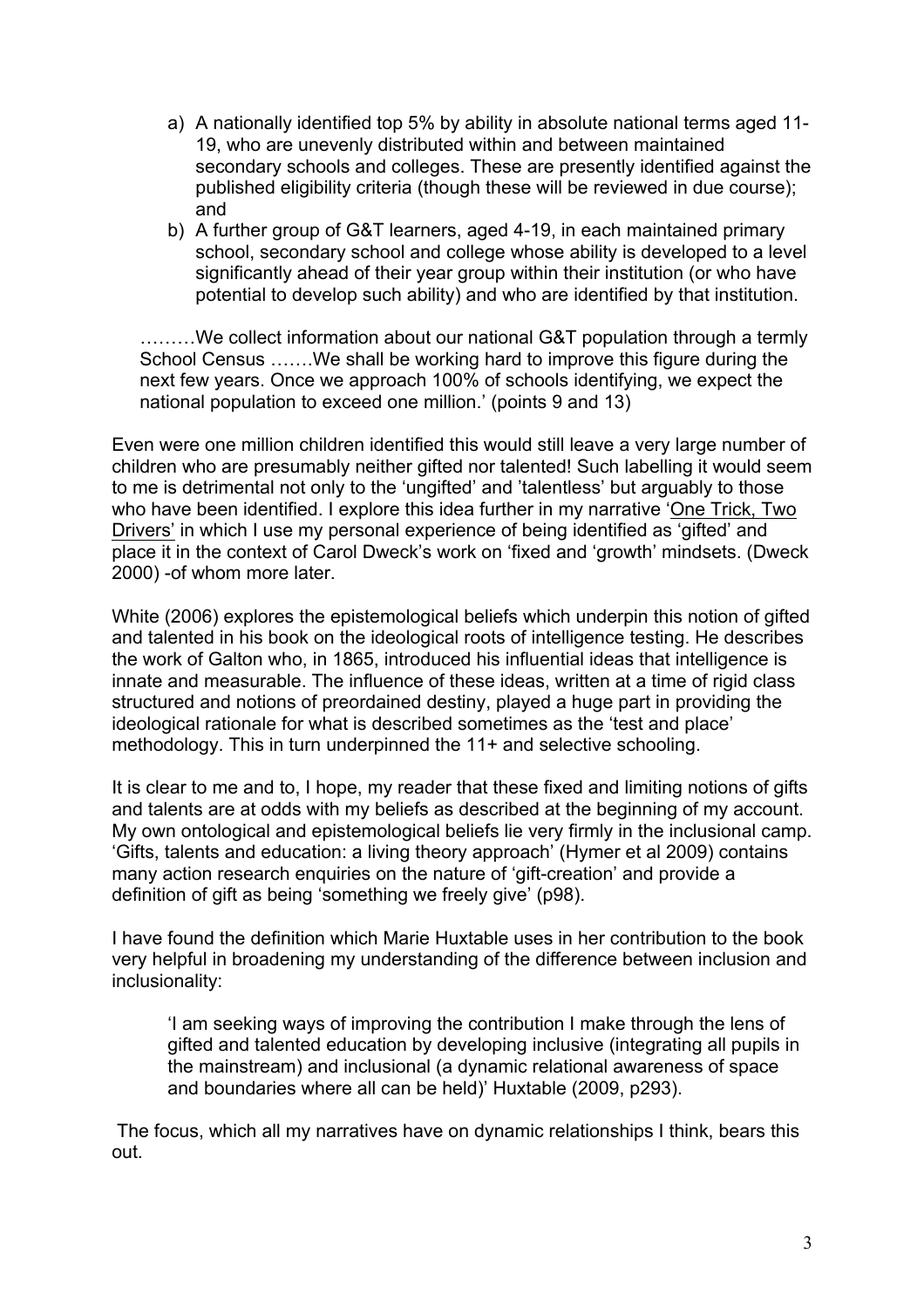I have also been intrigued by the journey described by Barry Hymer himself in the same book.

'Over time, Barry saw his interests and energies shift from the identification and appropriate 'management' of 'gifted learners' (the *given state*) to the exploration and advocacy of approaches to 'creating' gifts and talents in learners-i.e. to nurturing and developing the dispositions, attitudes, skills and motivations required to realise achievements in any domain' (p29).

It is unusual to come across such a comprehensive story of how someone's ideas have changed and been influenced by those around them. I hope that some of my stories will be similarly interesting.

I mentioned earlier the work of Carol Dweck and, if I have learned nothing else from writing this account, I am grateful that the writing of it has brought her to my attention. She describes her central thesis in her contribution to 'Gifted Education':

'We are exploring different ways in which thinking of intelligence as a fixed trait (a 'fixed' mindset) versus a malleable quality that can be developed (a 'growth' mindset) influences students' motivation and achievement. In past work we have found that holding a fixed mindset makes students more concerned with learning (rather than looking smart) and leads them to seek challenges, value effort and shine in the face of difficulty' (p308).

This idea gave me the explanation for the difficulties I found myself in when I went to secondary school and as described in my piece *One Trick Two Drivers* and its commentary. Sadly I am still, on occasion, debilitated by the 'fixed' mindset idea and indeed have been during the course of writing this account. I have reached points when I have said to myself 'it's too difficult, I can't do it'. Fortunately through the encouragement of colleagues and my own determination not to be a 'living contradiction' I have gritted my teeth and continued.

These are some of the different perspectives on gifts and talents in educational contexts, which I have considered in relation to myself and my beliefs.

## **Methodology**

In using a Living Theory methodology (Whitehead 2008) I will be clarifying my talents and values through a form of narrative enquiry. I have collected together a number of stories, which I have written about myself, my work and in particular some of the pupils I have worked with. I have then added commentary to each story to make explicit the values and principles which the stories illustrate. I also reflect on the relationship between the values, which I express and some of the different perspectives of gifts and talents, which I have explore earlier. Throughout the stories I try to explain to myself how I have been influenced and explore my own educational influence

My reason for using narrative is an attempt to exchange the constrictions of a formal, linear style essay for a multi- faceted composition, which explores, in a dynamic and flowing way, how I have been influenced and how I influence others. I imagine these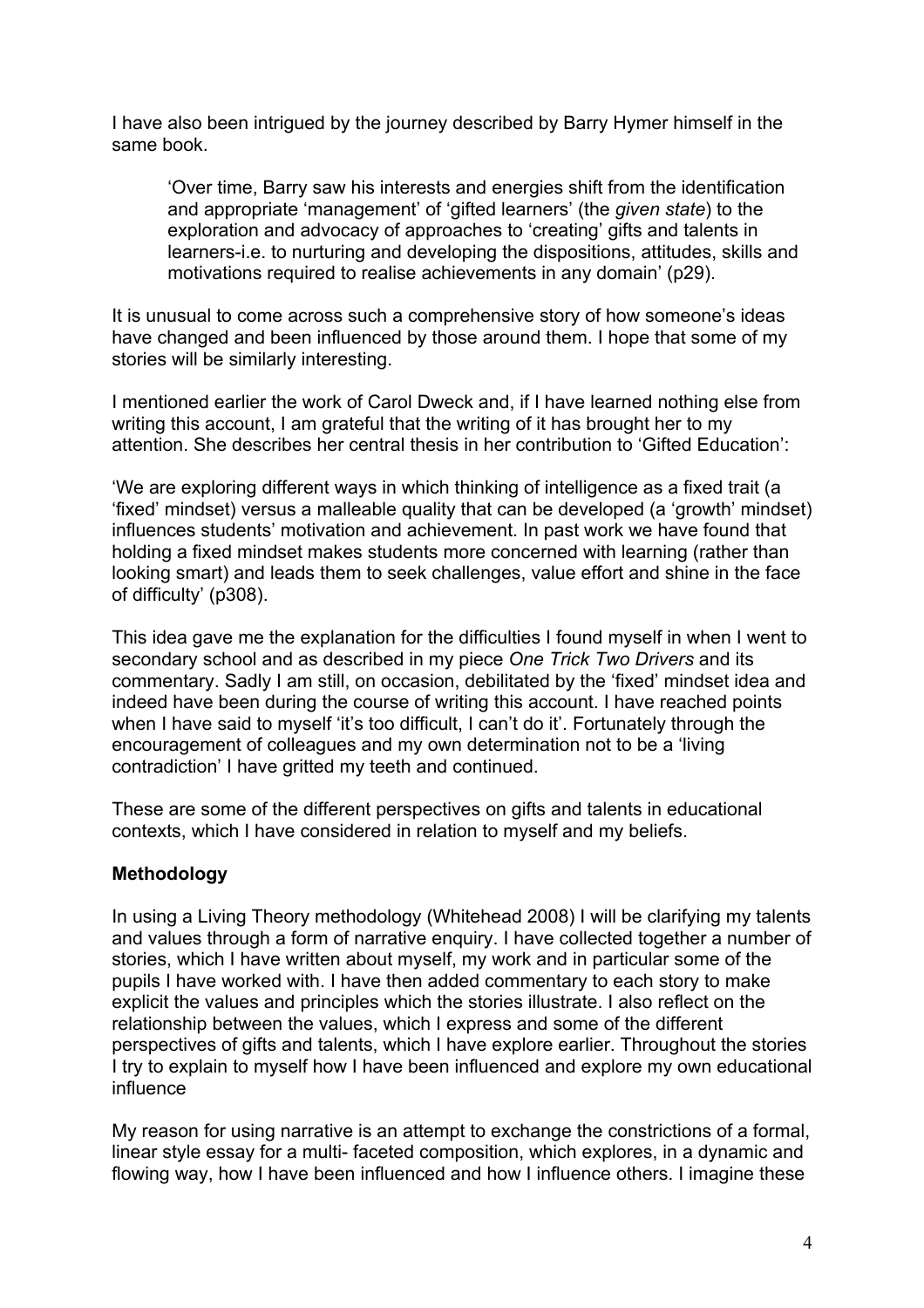short pieces to be the surfaces of a polyhedron-all part of the same thing (me/my life) but different views of it. Clandenin and Connelly have, in a number of publications, explored teachers' stories and, in 1994 introduced the idea of 'stories to live by':

'As we listened to practitioners and conducted the work on which this book is based, we realized that the theoretical puzzle was to link knowledge, context and identity. We developed a further term to begin to make this link, namely 'stories to live by'….. This thread helps us to understand how knowledge, context and identity are linked and can be understood narratively. 'Stories to live by', the phrase used throughout this book to refer to identity, is given meaning by the narrative understandings of knowledge and context.' Connelly and Clandenin (1999, p4)

For me, the phrase 'stories to live by' expresses beautifully the meaning of my narratives in that they are stories, which tell of the values and beliefs which I try to live fully in my work.

## **Validation**

This account has been through a number of different versions. I shared earlier drafts with my colleagues at the Conversation Café-an improving practice group within Bath and North East Somerset Children's Services. I sought validation from the group using Habermas' (1976) four criteria of comprehensibility, rightness, truth and authenticity. The account has changed from being principally a number of narratives loosely strung together, which might have been interesting stories but were without specific reference to the assessment criteria of the Gifts, Talents and Education unit. My own reflections and those of the group have led me to make the account, I hope, more 'comprehensible'. I became aware through writing my commentary on *Strength, Wisdom and Compassion* of a contradiction between the notion of seeking to truly understand another and that of exercising critical judgement. This contradiction however is an authentic one and deserves further exploration, which I hope to do in my next writing.

## **The narratives**

I have organised my writings around 7 narratives and commentaries, each of which shows how I have clarified for myself and others the talents, values and understandings I am seeking to express as fully as I can in my educational relationships. Because of the word limitation the narratives, which were originally the main text, are all now in the Appendix apart from the first, *One Trick, Two Drivers.* As the context became clearer to me, and the commentaries more significant, the narratives themselves, although still important, became more like data and therefore more suited to being in an Appendix. A description of each narrative follows with its accompanying commentary in italics.

1. In One Trick, Two Drivers I describe my personal experience of being labelled as 'gifted' and the detrimental effect it had on me and to a certain degree has still (see page 4). I reflect on my understanding of Carol Dweck's notions of fixed and growth mindsets and how I relate this to my and my work.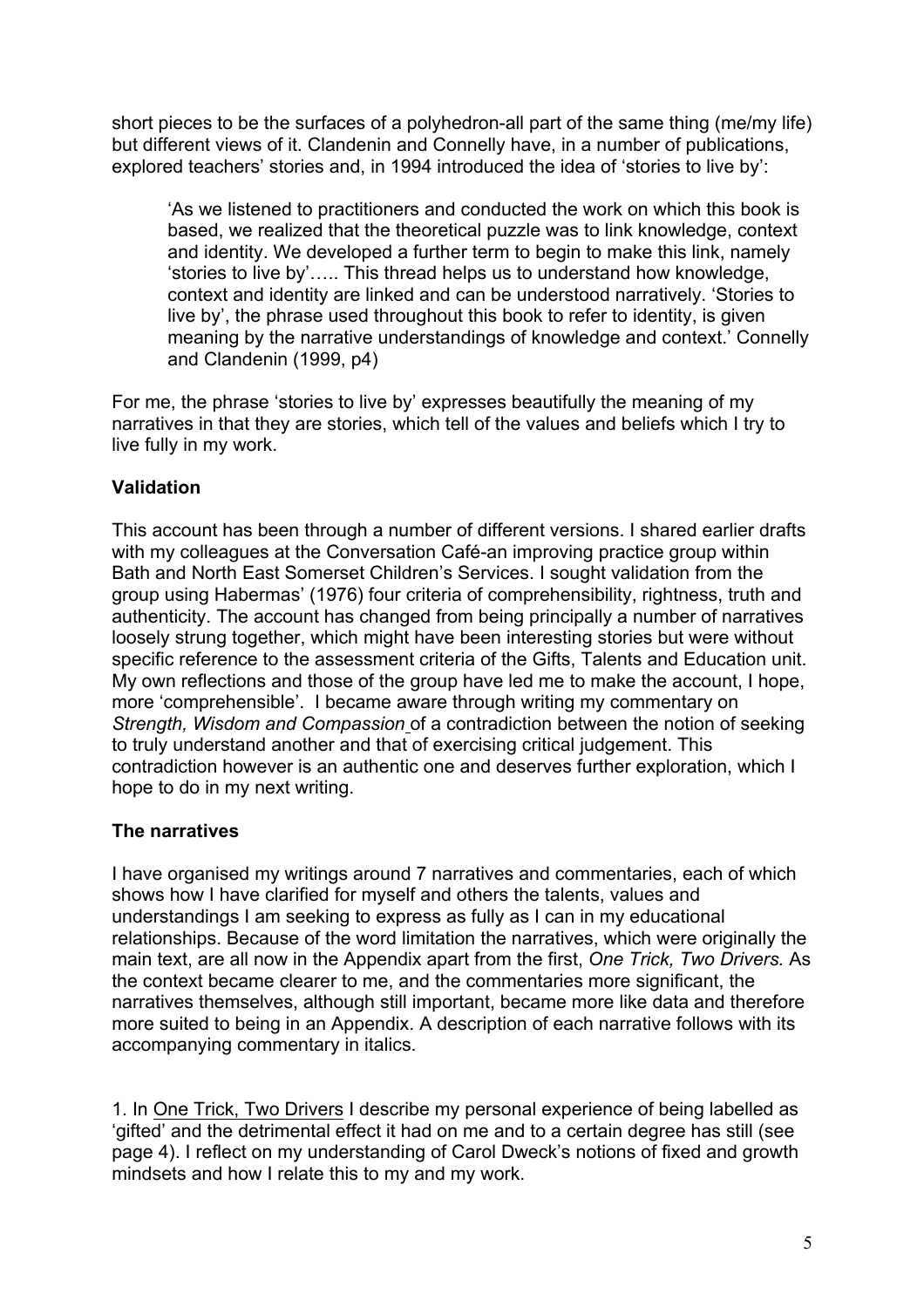*'I have taken on board the learning from these ideas and the consequent advice to praise children, not for their achievements but for the effort they have made'* 

2. In At the Centre I focus on persistence and on the importance of living with the idea that 'there is no failure only feedback'.

*'The following piece, and About Anne, are about people who have played a key role in helping me recognise what I have to offer.*

*It was John who first introduced me to the notion of 'no cock-ups, only learning experiences' an idea which is echoed by Matthews and Folsom in the previous piece and by many other writers and theorists not least Edison and practitioners of Neuro-Linguistic Programming. One of the 'operating principles in NLP is 'there is no failure, only feedback'. This notion is crucial in developing young people's resilience; for them not to give up when things go wrong but to be able to view difficulties and disappointments as opportunities'*

3. In About Anne I describe the talent, which I learned from Anne, of being able to truly listen and accept someone for who they are.

'*I learned from Anne the value of a talent which I try to develop in myself. This talent is the ability to come to an understanding of 'the other' and in doing so recognise them as the wonderful individual they have the capacity to be. Something happens in the process of being truly listened to in a warm, non-judgemental way, that creates space for the person being listened to explore what they think and how they want to be'.* 

4. The Cuckoo Child is the first of two pieces (the other being …and there she stood'), which I wrote some time ago for the Conversation Café.

*I am next going to include a piece of writing I completed for the Conversation Café group. This, and The Cuckoo Child are about young people I have worked with in the last few years and demonstrate, I think, qualities which I use in my work in order to help young people grow and develop* In this piece I reflect that:

'*there are few things more pleasurable than knowing you have made a difference to a young person's life and, in some small way, helped them find 'their thing''*

5. In …and there she stood I tell the story of another student with whom I have worked:

*'What pleased me about both stories was the satisfactory dénouement. In both cases the young people concerned had-as I like to describe it-found 'their thing'. Finding 'one's thing' is the closest I have come to describing in a colloquial way the Buddhist concept of 'mission' as described here by Daiseku Ikeda in the continuation of the passage at the start of this essay (page 1).*

*'Without doubt, you possess your special jewel, your own unique talent. In the same way each of us has a mission that only we can fulfil. That mission will not be found somewhere far away, in doing something special or extraordinary. Even those people who seem to have led great lives have really only done what they felt they had to do in order to truly be themselves. We realise our purpose in life by doing our very best where we are right at this*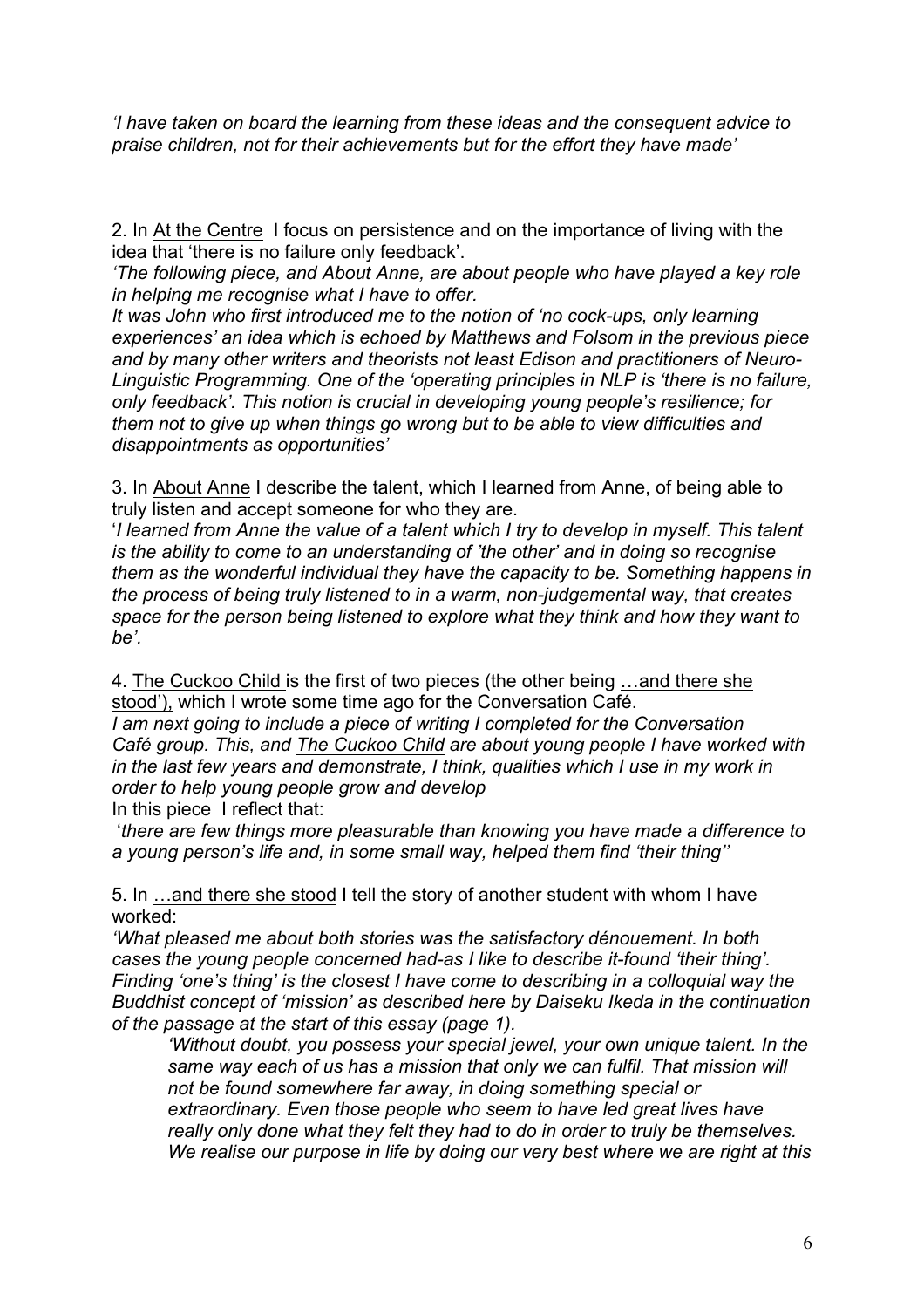*moment, by thinking about what we can do to improve the lives of those right around us'*

*Ikeda, (2004, p41)*

*To return to those two young people I think that the part I played in them 'finding their thing' was down to my persistence and genuine determination to help them 'be truly themselves' in the way that I have described in my earlier piece 'About Anne'*

6. In How it works I explain how I bring together, with energy and enthusiasm, ideas which I have come across:

'*Does it resonate with values that I already hold? Does it put into words something I already believe but have had difficulty articulating? If any or all of these things are true then it's definitely worth exploring and adding to my 'map' of the world.'*

7. In Strength Wisdom and Compassion I describe the qualities which I bring to my work, reflect on how I try to keep them flowing and my determination to not slip into 'critical' mode.

*This is the talent I work hardest at developing as for me this is the most difficult. It's very easy to be critical of other people but I feel that I have failed myself if I slip into judging others. All labels are limiting, as I discussed earlier with regard to 'gifted', but perhaps even more so if they are pejorative labels such as 'bad' or 'stupid'. I truly believe, that everyone has the capacity to grow and develop and 'find their thing', or mission and so it is harmful to label them. . In making this point about being 'critical' I am not denying the importance of critical judgement. For example, the values I use in accounting to myself are critical standards I apply to my own life as I seek to improve my practice and generate knowledge. I am thinking here of values such as strength, wisdom and compassion.* 

*My first introductory piece was written recently. I started describing my early school experience and in the course of doing so came to recognise significant factors which influence me still.*

#### 1.One Trick, Two Drivers

If I were to use the DCFS definition of gifted and talented I expect that I would have been described as one or the other when I was at primary school. Certainly I became a statistic as I was one of the 6 highest scoring 11+ pupils in Oxford for my year and consequently was offered a free place at the fee-paying girl's school in the city.

In fact on reflection it would be more accurate to say that I had an aptitude for intelligence tests of the kind that the 11+ consisted of. It was certainly not something I had to work at. I didn't go to the fee-paying school because my father-a university chaplain-objected to the headmistress because she was an atheist so I went to the local girls' grammar school where it pretty soon became apparent that I was a 'onetrick pony'. Having been told at my primary school that I was remarkably intelligent I soon found that there were many girls getting much higher marks than me. I couldn't understand why I wasn't doing better and fairly soon decided that there wasn't much point in trying.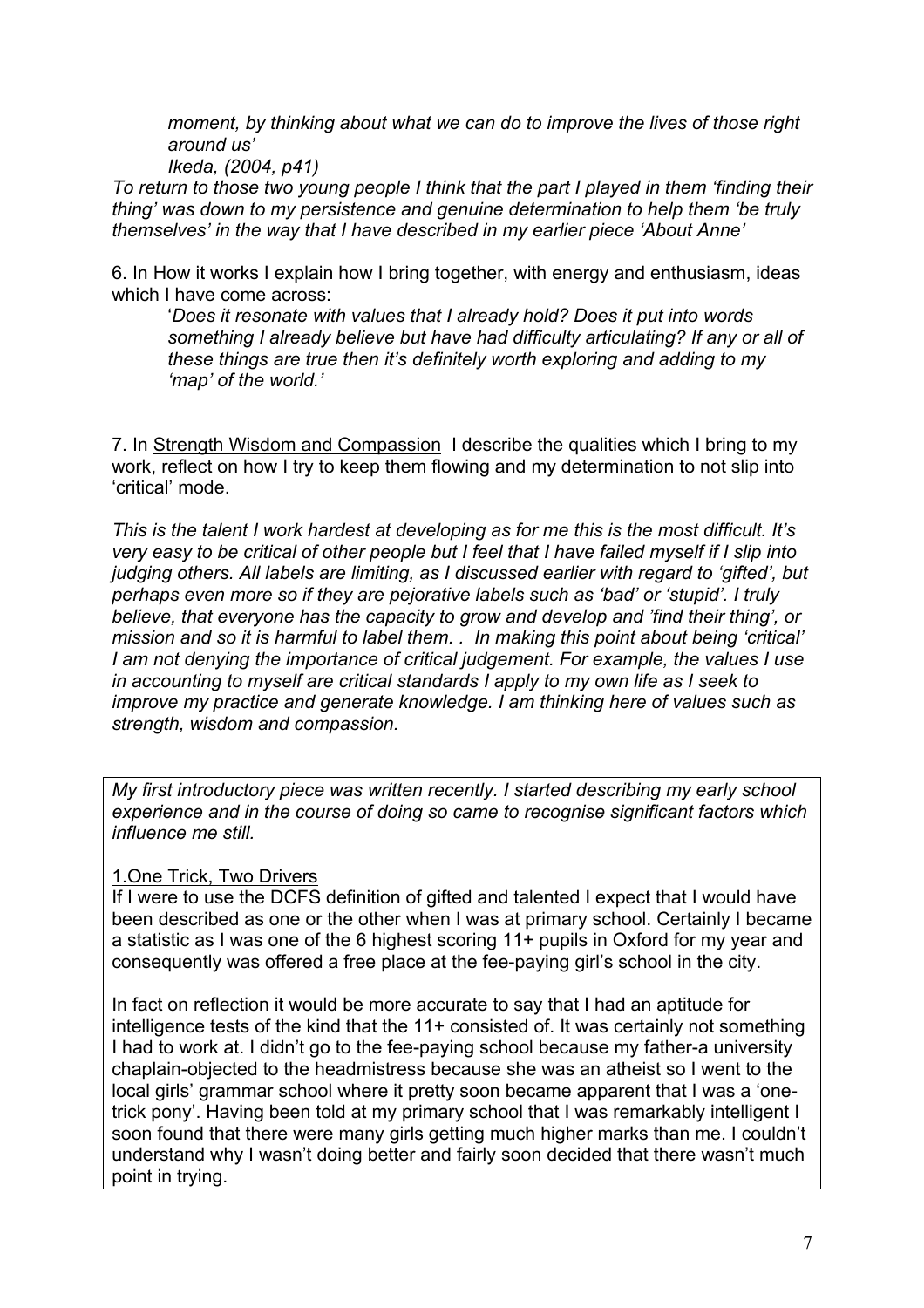For the rest of my school career I did just about enough work to get by and concentrated on getting involved in activities. I joined the school choir and the school drama group. I swam in the school team and did voluntary work. I sang in the church choir and acted in the local pantomime. I started a Duke of Edinburgh award, went riding, had piano and flute lessons, went on sponsored walks, got a Saturday job, baby sat and kept myself very busy.

On reflection most of this activity stemmed from two sources. Firstly I joined pretty much anything going because I wanted to 'belong'. Secondly I got involved because I wanted to help.

These were two very strong drivers which I still recognise in myself today.

*I have recently become very interested in the work of Carol Dweck and her notion of 'fixed' and 'growth' mindsets which relates specifically to theories of giftedness, creativity and talent. In the fixed mindset model intelligence, talents and so on are innate. In the growth mindset model they can develop over time and, crucially, require effort and practice.*

*I realise from writing this short piece that I had a very fixed mindset or view of my own intelligence which meant that when, faced with having to make an effort, I just gave up. As Matthews and Folsom say in discussing Dweck: 'People operating from a fixed mindset have much to lose by failing…The best way to address and prevent underachievement may be to help students learn to approach things from a growth perspective where failures are perceived as learning opportunities, chances to see what we don't' know yet or need to work on.' Matthews and Folsom, (2009, p22).*

*I have taken on board the learning from these ideas and the consequent advice to praise children, not for their achievements but for the effort they have made* 

#### **In conclusion**

My narratives have come to have several purposes during the course of the writing of this account. To begin with they are stories, which stand on their own as snapshots of people, ideas or experiences. However, as with pictures in an exhibition for example, when viewed together they tell a bigger story as they amplify the values and beliefs inherent in them. I also know that pictures in an exhibition can take on new and deeper meanings when accompanied by explanatory text to provide context and signposts to the significance of certain elements.

I hope that these stories are of interest as illustrations of how I have come to recognise and develop the talents, which I bring to my work as an educator. I have continued to find the process of writing about myself difficult and constantly question why anyone would want to know what I think. However I then remind myself that, just as I have a deep and abiding interest in other people, it is possible that others might have the same interest in me. In a recent email Jack Whitehead wrote to me: 'I know I feel most privileged when others tell me stories about their lives that matter to them' (email sent 30.12.08),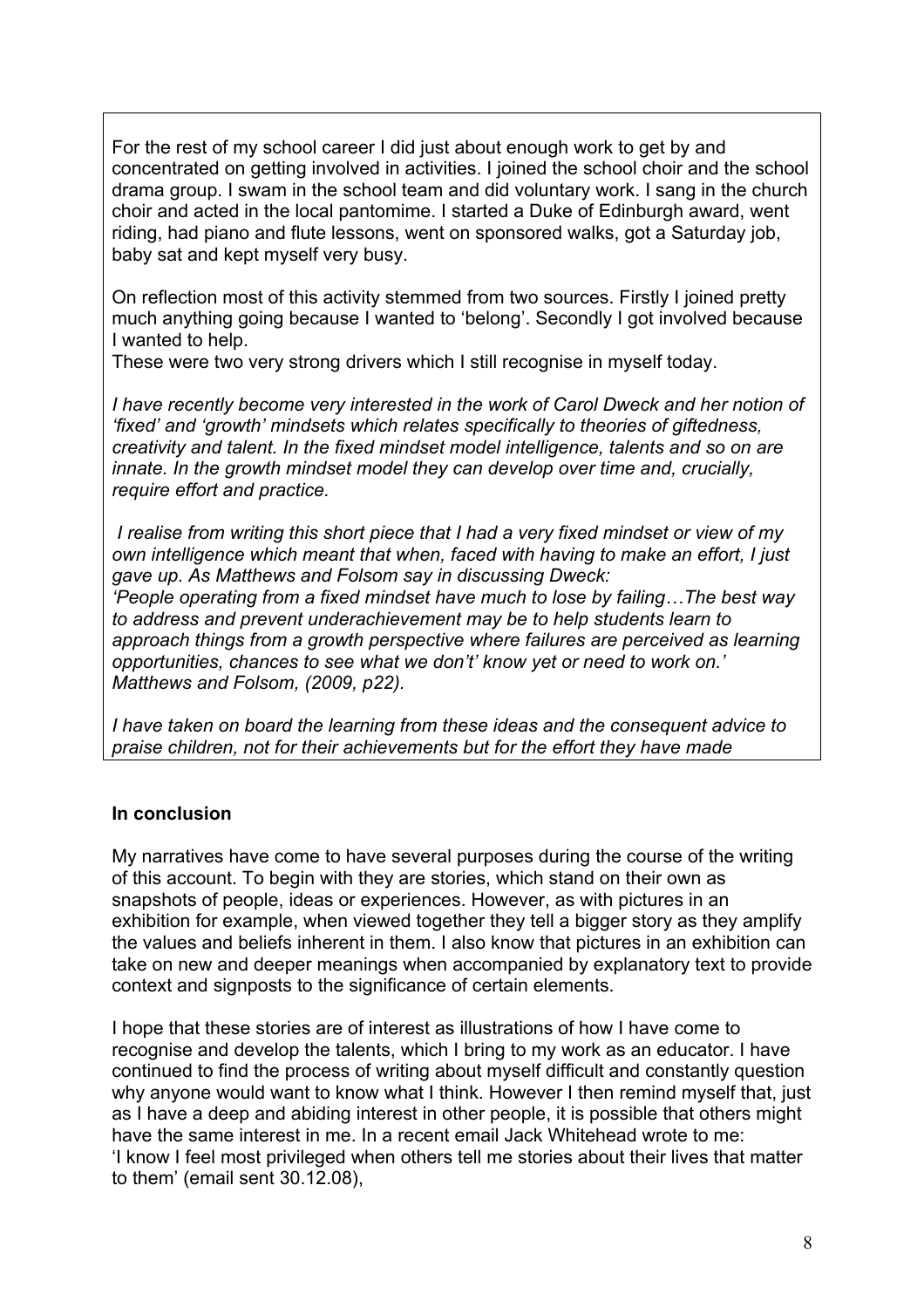As I entirely agree with this I must relate it to myself as well as others!

Finally have I answered my question 'How have I come to recognise and develop my own talents which I offer as my gift to my colleagues and pupils?'

How I have come to do this has been through reflecting on my own experiences and looking at what I have learned from that reflection through the lens of theories about gifts, talents and education. My reflections and learning have enabled me to identify the talents as described at the beginning of this account, and which I will continue to nurture and offer as my gift to my colleagues and the pupils with whom I work.

References:

Alder, H and Heather, B (1998*) NLP in 21 Days.* London: Priatkus Books Ltd.

Bachin, T, Hymer, B and Matthews, D (Ed.) (2009) *The Routledge International Companion to Gifted Education*. London: Routledge.

Centre for Confidence and Well-being website. Retrieved 11<sup>th</sup> January 2014 from www.centreforconfidence.co.uk .

Connolly, F.M and Clandenin, J. (1999) *Shaping A Professional Identity: Stories of Educational practice*. London Ontario: Althouse Press.

Covey, S (1989) *The 7 Habits of Highly Effective People*. New York: Simon and **Shuster** 

DCFS (2008) England's National Programme for gifted and talented education: plans and reforms for 2007-2010. Retrieved 11<sup>th</sup> January 2009 from http://www.spanglefish.com/mariessite/index .

DfES (2005) The Standards Site, gifted and talented strand 'non-negotiables'. Retrieved 11<sup>th</sup> January 2009 from http://www.standards.dsfs.gov.uk/gifted

Dweck, C (2000) *Self-theories: Their role in motivation, personality and development*. Philadelphia: Psychology Press.

Habermas, J (1976) *Communication and the evolution of society*. London: Heinemann.

Huxtable, M (2009) Creating inclusive and inclusional understanding of gifts and talents through living educational theory research. in *The Routledge International Companion to Gifted Education*, Balchin, Hymer and Matthews (Ed.) London: Routledge, p.292.

Hymer, B (2007) *How do I understand and communicate my values and beliefs in my work as an educator in the field of giftedness* D.Ed.Psy University of Newcastle. Retrieved 11th January 2014 from http://actionresearch.net/living/hymer.shtml .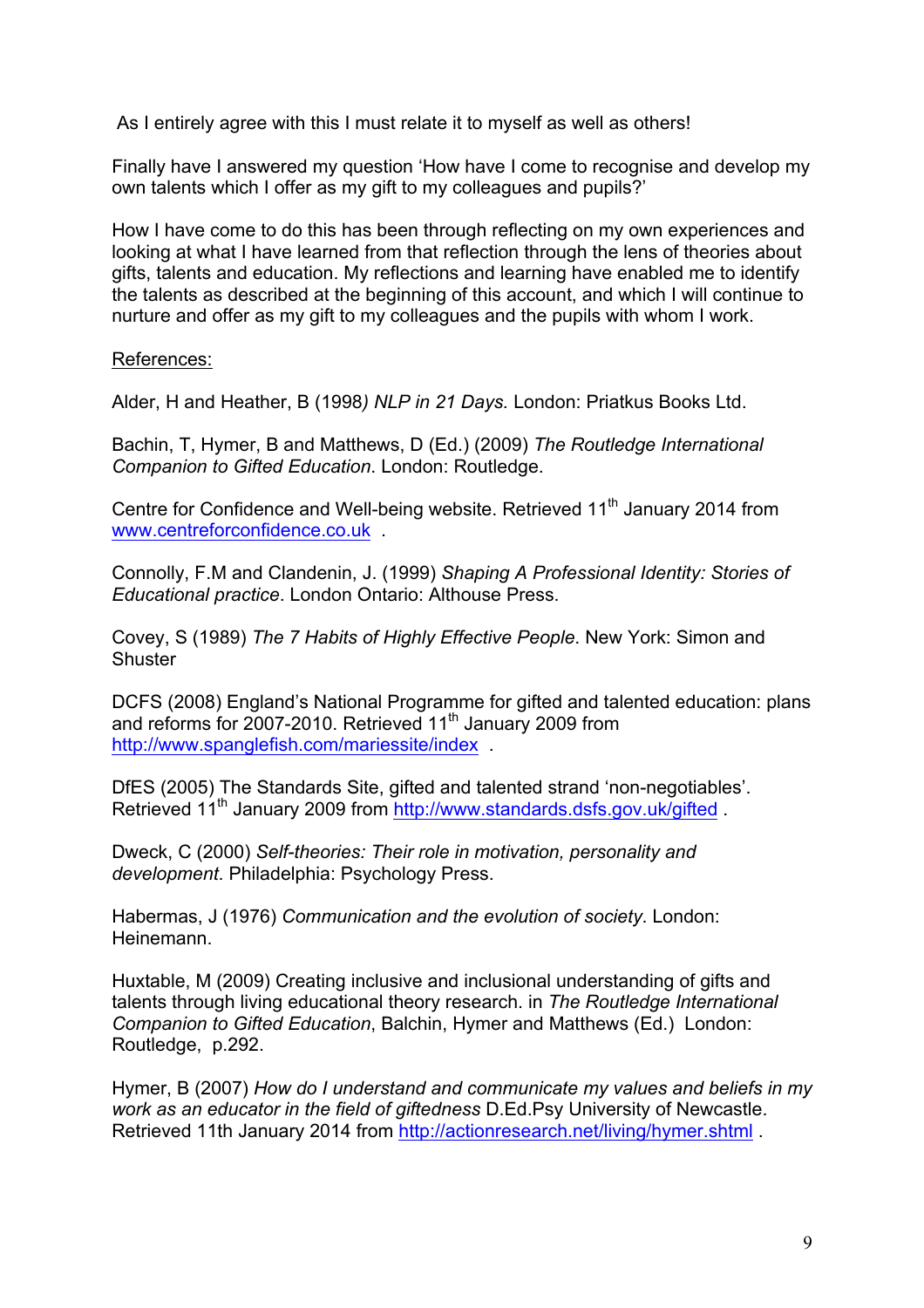Hymer, B, Whitehead J and Huxtable M (2009) *Gifts, Talents and Education: A living theory approach.* Chichester: Wiley-Blackwell.

Ikeda, D (2004) *A Sense of Purpose. A Piece of Mirror and other essays.* Malaysia, Sokka Gakkai, p.41.

Kemp, K (2008) *Can I put the pupils voice at the heart of our request for support form?* MA Educational Enquiry submission, University of Bath. Retrieved 2 October 2014 from http://actionresearch.net/writings/tuesdayma/kkee181108.pdf .

Matthews, D and Folsom, C (2009) Making connections: cognition, emotion and a shifting paradigm, in *The Routledge International Companion to Gifted Education*, Balchin, Hymer and Matthews (Ed) London: Routledge, p.18.

White J, (2006*) Intelligence, destiny and education: the ideological roots of intelligence testing.* London: Routledge.

Whitehead, J (2008a) Increasing inclusion in educational research: A response to Pip Bruce Ferguson. *Research Intelligence*, 103, pp.16-17.

Whitehead, J. (2008b) An Epistemological Transformation in what counts as Educational Knowledge: Responses to Laidlaw and Adler-Collins. *Research Intelligence,* 105, pp. 28-29.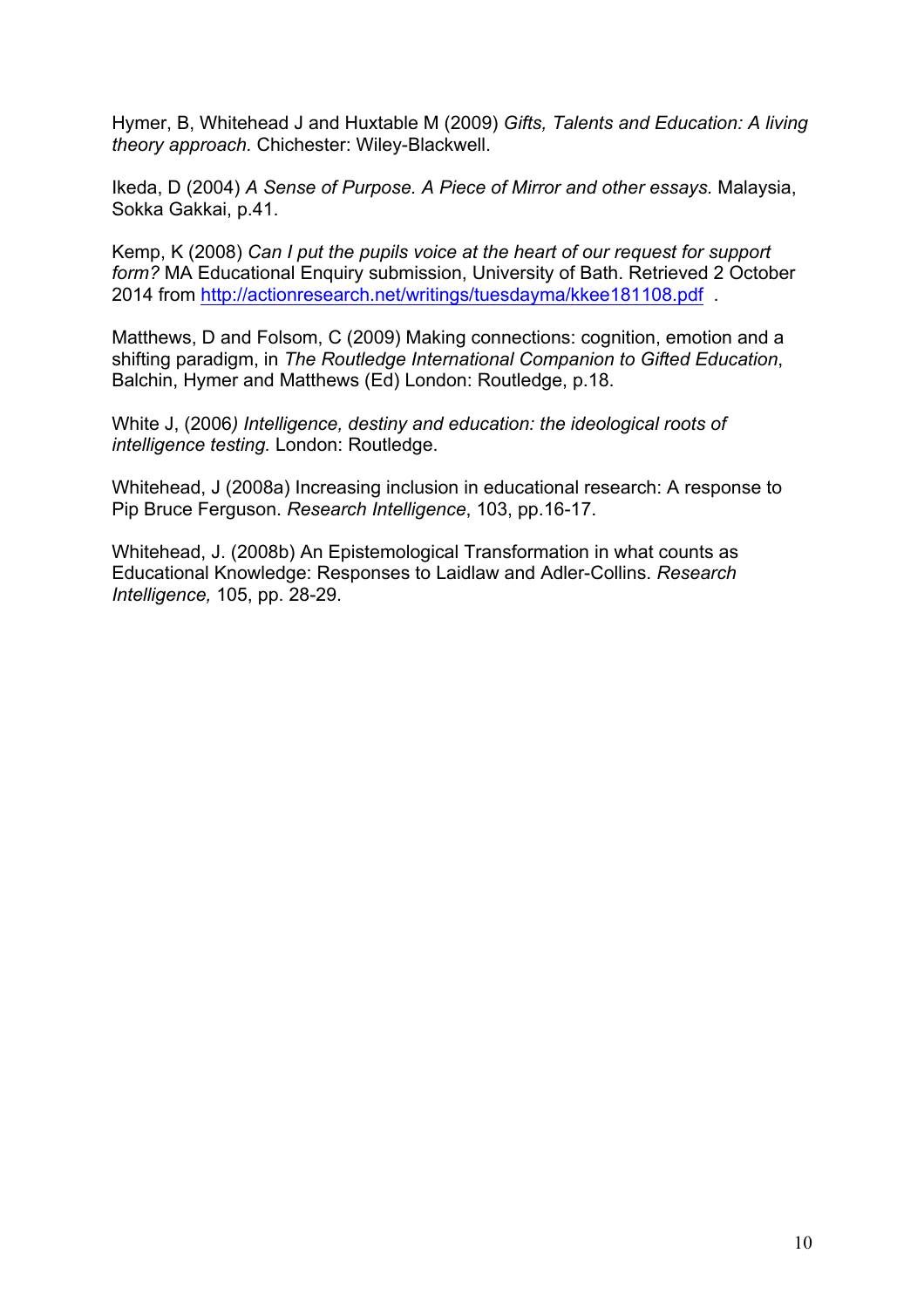# APPENDIX

*The following piece, and About Anne, are about people who have played a key role in helping me recognise what I have to offer*

2. At 'The Centre'

After I had trained as a teacher and not got a job teaching because noone needed art history teachers so got a job in a publishing company and got bored and went round the world I got a job as a youth worker at a large youth centre for 16-24 year olds in central London. My boss, John, was an inspirational leader. He had a clear vision of what we should be doing at the Centre and encouraged all the youth workers to engage in personal development and training. He introduced me to the idea of 'non-possessive warmth' which made a lot of sense to me in my attempts to engage with the huge range of young people and problems which came through our doors. He modelled how he expected us to be with our visitors-open, friendly and welcoming without being overly insistent on them doing anything in particular or being anything other than themselves. I continue to find the notion of 'nonpossessive warmth' a very useful and understandable description of how I think professional relationships with children and young people should be.

Despite my training and my travels I realised I knew very little, and understood less about the backgrounds of the homeless young people, office workers, au pair girls and hip hop boys. I wanted to help but had very little idea of what to do. I had the feeling that I might be patronising but thought that if I could get some of these very different groups of young people to begin to talk to one another and join in activities together it might break down the barriers between them. I became quite adept at 'doing introductions' and found that I had a very useful talent for remembering names and information.

After I'd been there about 3 years John left. At his leaving do, attended by both staff and young people, he made a great speech which ended with the words 'just remember there have been no cock-ups, only learning experiences!' Apart from thinking he was rather daring to use such language I was suddenly struck by what a useful thought this was. Rather than blame and recrimination when things went wrong (the traditional model well practiced in my family) John was advocating taking the experience and making something good come from it. This changed my way of thinking about situations and continues to be a guiding principle.

*It was John who first introduced me to the notion of 'no cock-ups, only learning experiences' an idea which is echoed by Matthews and Folsom in the previous piece and by many other writers and theorists not least Edison and practitioners of Neuro-Linguistic Programming. Edison is quoted as saying, on developing the light bulb, 'I have not failed 700 times. I have not failed once. I have succeeded in proving that those 700 ways will not work. When I have eliminated the ways that will not work I will find the way that will work'. One of the 'operating principles in NLP is 'there is no*  failure, only feedback'. This notion is crucial in developing the abilities of young *people, for them not to give up when things go wrong but to be able to view difficulties and disappointments as opportunities.*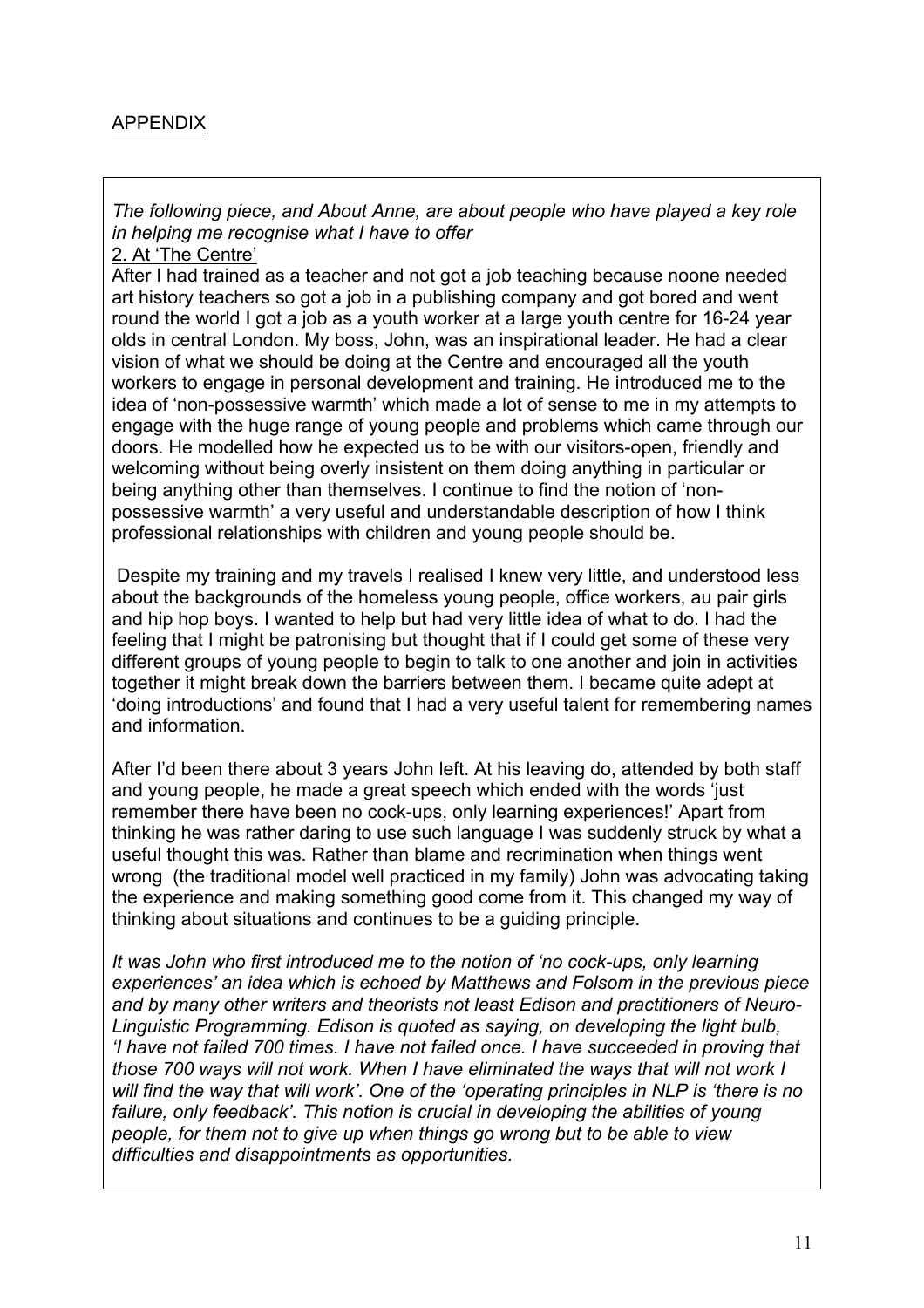# 3. About Anne

I first met Anne in an art gallery in Washington DC-this is significant because, amongst other things, she encouraged and nurtured in me a love of modern art. I had flown into New York early that morning but my backpack had unaccountably been sent to Berlin. I found myself at the start of a 5 month visit to the States, weary and luggageless. It was early January and I sat in the bus from New York to DC with my head leaning back looking at the skyscrapers, the tiny patch of sky and the huge mounds of snow piled up by the side of the road.

I'd met Leah the previous summer in London. I'd just graduated from university with my art history degree and a plan to do teacher training the following year but had decided to have another year off and see a bit of the world. Leah and I had been working together at a youth hostel and before she set off for home she said I should come and stay with her and her Mum in Washington DC. So here I was, and here was her mother Anne, looking unlike any mother I'd ever seen. This was in the late 1970s when 40 year olds were definitely middle aged.

Anne, on the other hand was quirkily fashionable and immediately engaging. I was impressed by everything she did and said and wore. And amazingly she was impressed by me!

Being one of 5 children, I think it fair to say that I didn't get a great deal of attention growing up. Anne was interested in everything I said and any views I held. When she later moved to New York we would have whole days of gallery visiting or shopping and I would be asked my opinion of everything we saw. She took me very seriously but also in her eyes I could do no wrong. We might disagree about shoes (she liked pointy and heels!) and who is the better artist-Matisse or Picasso (Matisse of course) but I somehow knew from the attention she paid me and her demonstrative warmth that, at least with her, I was a worthwhile person. It also meant that because she had such a high opinion of me I felt I had to live up to it and become kinder and more generous.

Sadly we haven't seen one another for nearly 10 years. We email and phone and the affection we have for one another is undiminished by time and distance. She played a crucial role in developing my confidence, my interests and above all my view of myself. Everyone should have an Anne!

*I learned from Anne the value of a talent which I try to develop in myself. This talent is the ability to come to an understanding of 'the other' and in doing so recognise them as the wonderful individual they have the capacity to be. Something happens in the process of being truly listened to in a warm, non-judgemental way, that creates space for the person being listened to explore what they think and how they want to be.*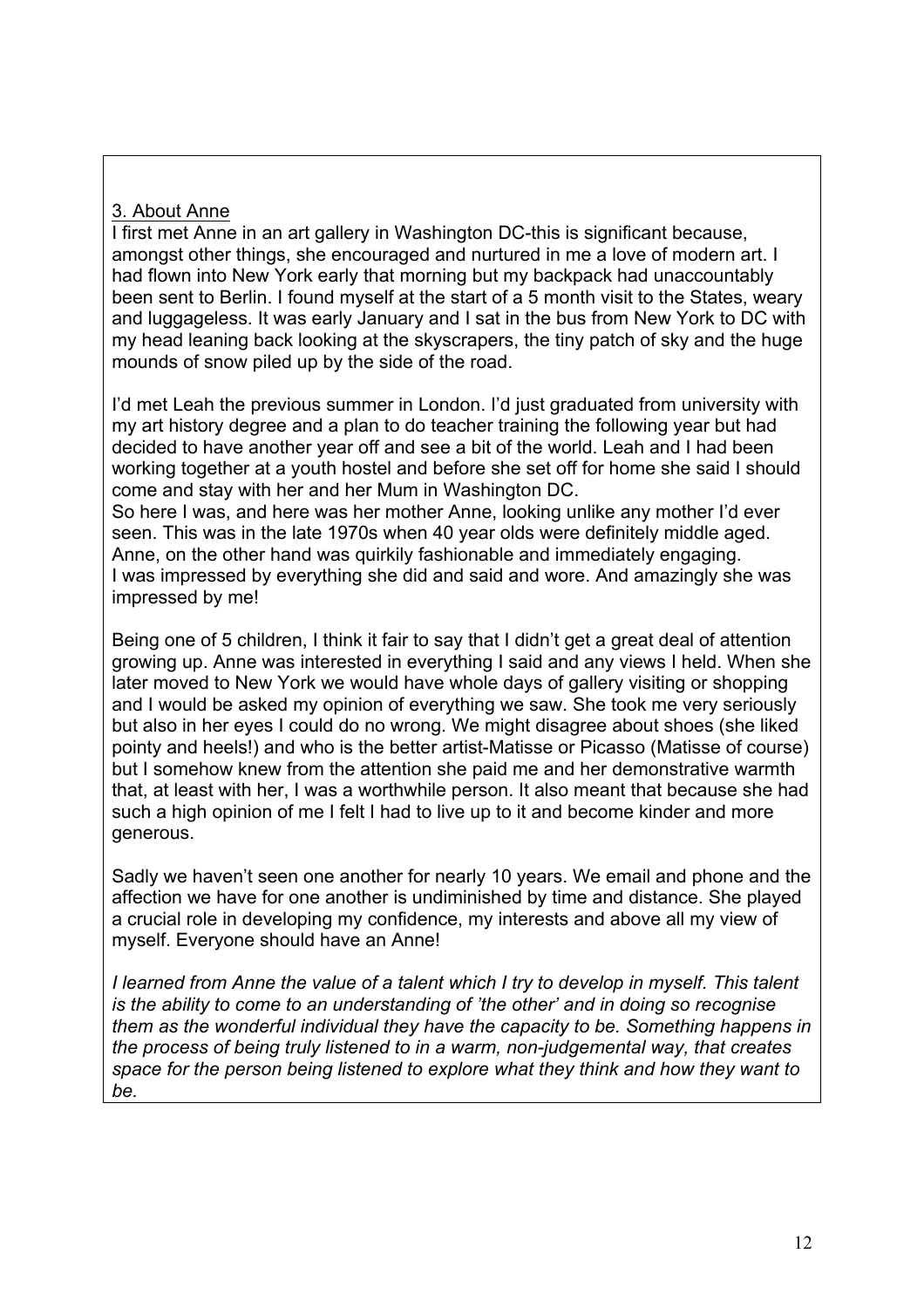### 4.The Cuckoo Child

So there I was buying some lemon stuff to make my dishwasher smell better when I realised that the woman on the till was the mother of a boy I used to work with several years ago.

This boy-let's call him Joe- started refusing to go to school quite early on in his first year at secondary school. He continued to have bouts of school refusal throughout his time at school which culminated in the LEA going to court to seek an Education Supervision Order of which I was the Supervising Officer.

Early on in my dealings with him he would usually run off if I turned up at the house or would hide under his duvet. I therefore got to know his Mum quite well as I was often sitting around waiting for him to come home or get out of bed. So after we'd said hello and discussed the merits of lemon dishwasher stuff I enquired, with some trepidation, as to what Joe was now doing. My anxiety was due to the fact that, when I first encountered him I had been to his primary school to see if I could get a handle on what was at the bottom of his school refusal. His year 6 class teacher had some alarming stories to tell about him which included setting fire to letter boxes and running away from home.

As I got to know Joe it seemed to me, in my amateur psychologist role, that he had ended up in the wrong family. He was, for instance, very talented at imaginative writing but lived in a house with no books. He was quite a sensitive and anxious boy surrounded by noisy and argumentative parents and siblings.

As part of the Education Supervision Order I got him and his family to agree to go and see a family therapist. I also arranged for a tutor to work with him on an individual basis at school gradually reintroducing him back into the classroom. The school got him involved in a production of Oliver Twist and the last I had heard of him, three or four years ago, he had gone onto Bath College to study performing arts.

'So what's Joe up to these days'?

'Oh he's doing really well, he's at Guildford Art College studying theatre design and he's doing an Open University degree. He's always in the Bath Chronicle for some Christmas pantomime he's produced or play he's written'.

'So thank you' she says.

'My pleasure,' say I. And truly it is for there are few things more pleasurable than knowing you have made a difference to a young person's life and, in some small way, helped them find 'their thing'.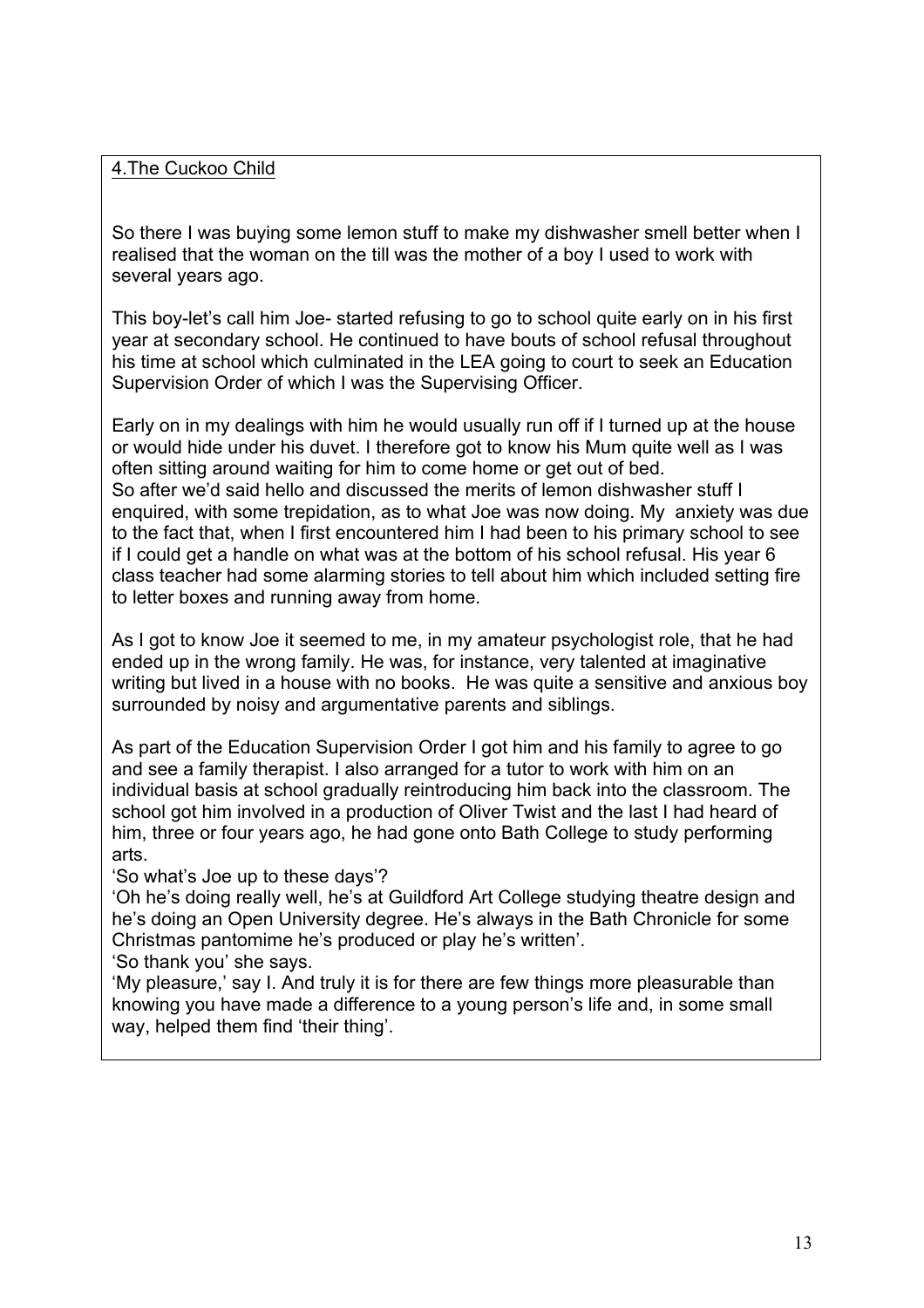#### 5.……and there she stood

As I approached the door of the theatre I saw her. There she stood, poised and elegant, welcoming guests to the show. When she saw me she smiled and came over and kissed me on both cheeks. 'How are you? How great to see you' she said.

I'd last seen her about a year or so previously when I'd taken her and her mum to an admission meeting at a school. She'd been out of mainstream education for at least 6 months and was very nervous about returning but was quite determined that she was going to make a go of it.

She'd been permanently excluded from her secondary school for persistent rudeness and disruptive behaviour, which had culminated in shouting and swearing at the head teacher in the middle of a crowded corridor.

Following the exclusion I had visited her at home to discuss what would happen next and she told me that she had times when she just 'lost it', she didn't know why, but that she had to get back to school as she needed to get her exams as she wanted to become a psychologist.

I visited her on numerous occasions over the next few months as we tried to get a school to take her. I helped her Mum write an appeal letter to a school which had rejected her and hand-delivered it to make sure it got there. I felt that I needed to call by regularly just to apologise for the length of time it was taking to get her back into school.

We eventually persuaded another school to take her and I had last seen her as she started her final year at school.

Whilst at the tuition centre she had got involved in their drama workshops and then had been asked if she would help with drama sessions for children at the theatre. She clearly had a talent for this and when an apprenticeship came up at the theatre she applied and, out of the 70 or so applicants, was successful.

So here she was, telling me about her work at the theatre and how much she loved it.

I wished the Head teacher of her original school, and the other school which had rejected her, could have seen her, transformed from an angry girl into a confident young woman with a life to look forward to. *.*

*What pleased me about both stories was the satisfactory dénouement. In both cases the young people concerned had-as I like to describe it-found 'their thing'. Finding 'one's thing' is the closest I have come to describing in a colloquial way the Buddhist concept of 'mission' as described here by Daiseku Ikeda in the continuation of the passage at the start of the essay.*

*'Without doubt, you possess your special jewel, your own unique talent. In the same way each of us has a mission that only we can fulfil. That mission will not be found somewhere far away, in doing something special or extraordinary. Even those*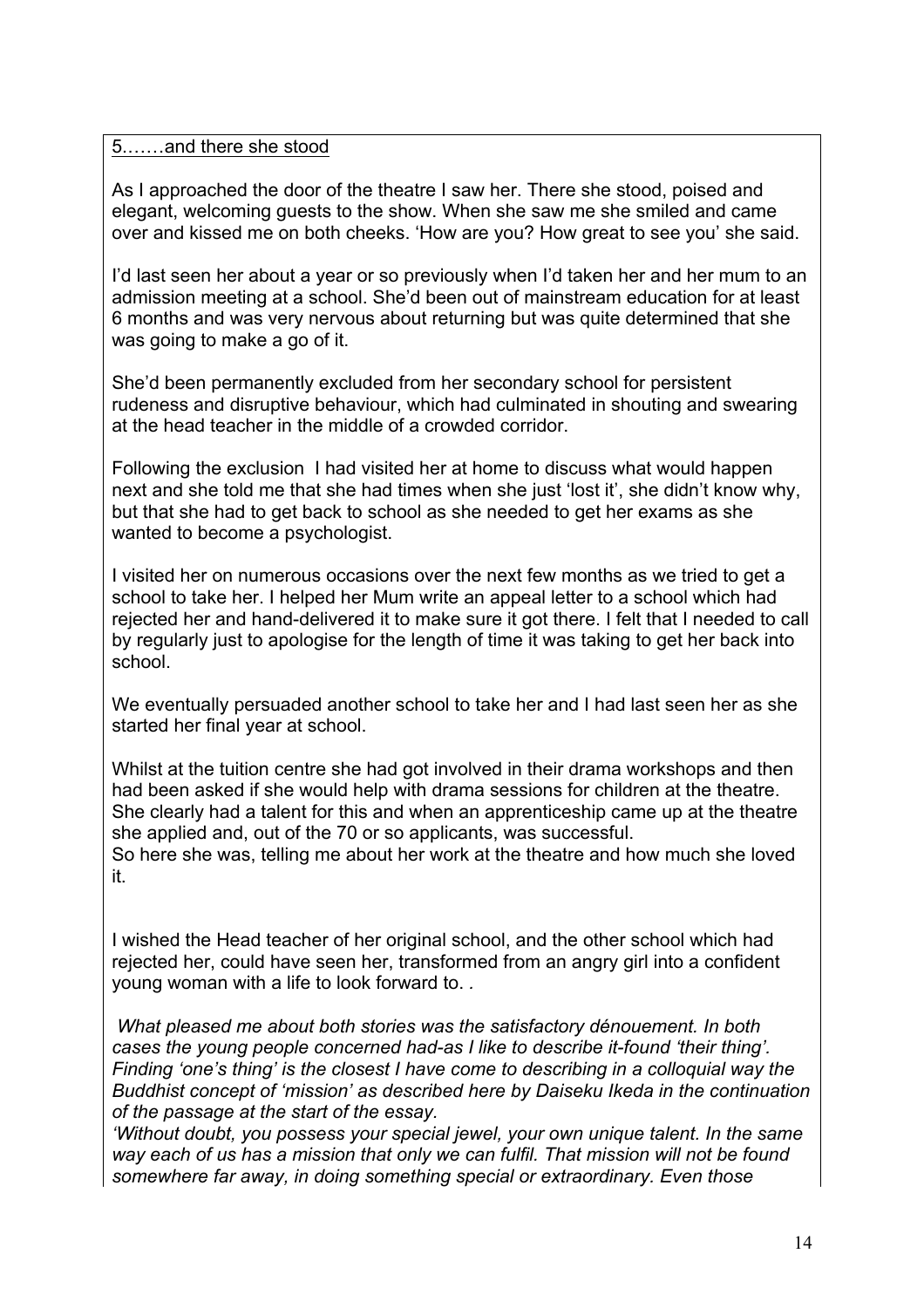*people who seem to have led great lives have really only done what they felt they had to do in order to truly be themselves. We realise our purpose in life by doing our very best where we are right at this moment, by thinking about what we can do to improve the lives of those right around us'*

*Ikeda, (2004, p41)*

*To return to those two young people I think that the part I played in them 'finding their thing' was down to my persistence and genuine determination to help them 'be truly themselves' in the way that I have described in my earlier piece 'About Anne'*

*My next piece is a practical example of how I collect together ideas which have influenced me and created my own guiding principles for my work and the way I look at the world* 

### 6.How it works

It's the last day at work before the holidays and I'm finishing up some odds and ends and making sure I have everything I need to write this essay. I decide to 'google' the phrase 'non-possessive warmth', a quality I am intending to explore in one of my pieces, to track down where it originates (Carl Rogers I think). My googling leads me to a website called 'Positive Psychology Resources' and thence to a place in Scotland called the Centre for Confidence and Well-being and I am so delighted by what I find there I want to move to Scotland immediately! The website says that the mission of the Centre is to 'help bring about a transformation in Scottish Culture so that it supports more:

Optimism (for self, other and Scotland)

 Self-belief (an important ingredient in 'can-do' attitudes) A growth mindset (essential for people to release their potential) Resilience (required in helping people keep going when life is difficult) Positive energy (essential for relationships, team working and collaboration) A sense of purpose/meaning (important for motivation and well-being) Giving (an antidote to a 'me' centred world and a source of energy and empowerment)

 Wisdom (important for decision-making and leadership)' http://www.centreforconfidence.co.uk/pp/techniques.php?p=c2lkPTExJnRpZD0zJmlk PTIwOA==

I agree with all of these principles and realise that they resonate with ideas that I have picked up from Neuro-Linguistic Programming and from Stephen Covey's '7 Habits of Highly Effective People'. They also resonate with my own Buddhist beliefs. I delve a little further into the website and come across references to Carol Dweck's work. I check the books I have borrowed to write this essay and yes! here is Carol Dweck referenced in both 'Gifts Talents and Education: a living theory approach' and 'the Routledge International Companion to Gifted Education'. I am sure I have heard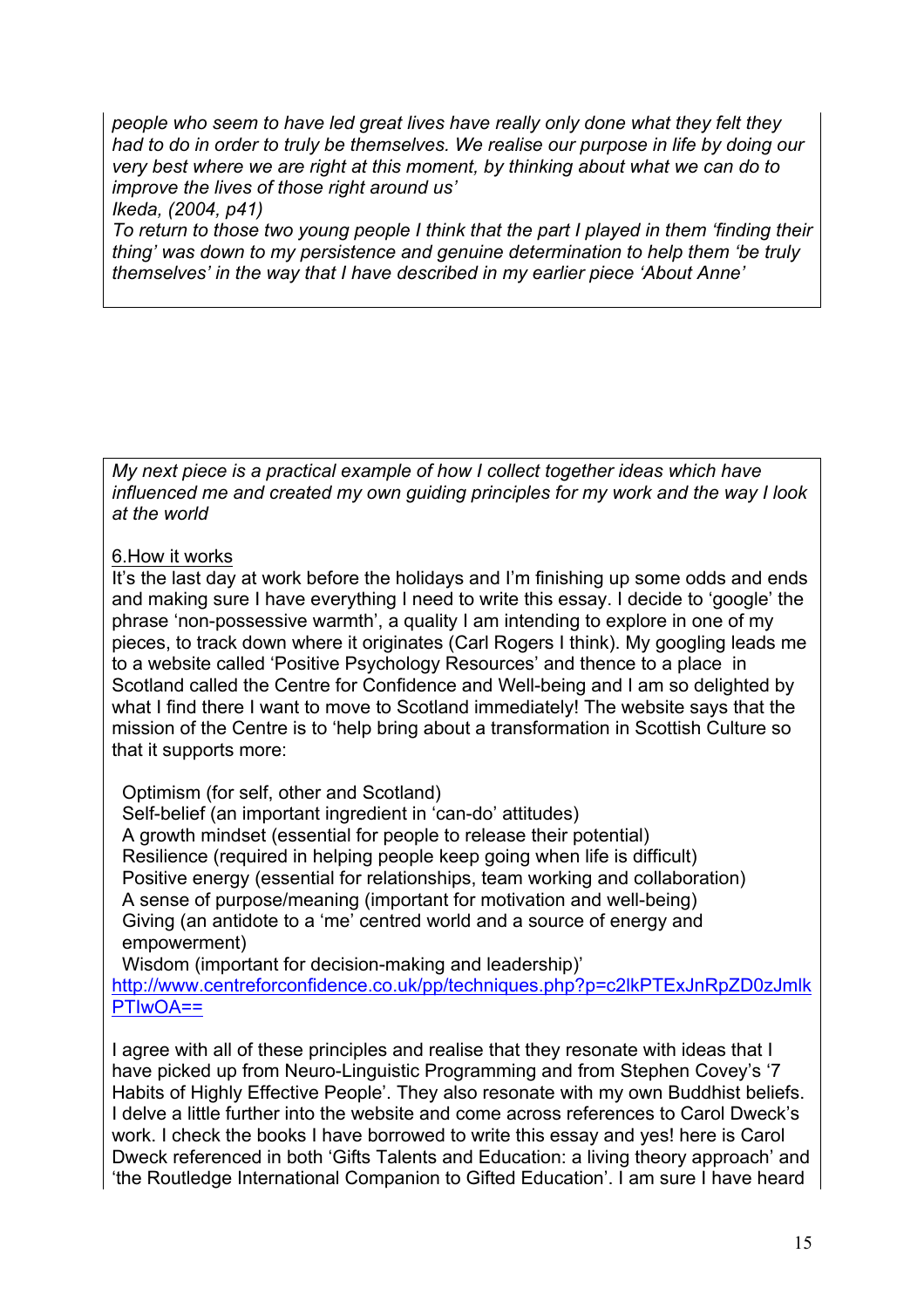my colleagues talk about her as well and here she is on this website which looks really interesting and engaging. As she's now been doubly recommended to me I am determined to find out more about her and what she's written.

And this is how it works. Come across an idea-has it been introduced to me by someone who I know who is passionate and enthusiastic about it? Does it resonate with values that I already hold? Does it put into words something I already believe but have had difficulty articulating? If any or all of these things are true then it's definitely worth exploring and adding to my 'map' of the world.

7.Strength, wisdom and compassion

I'm off to see Kay and her Mum for the second time. The first time I went round was a couple of days after the permanent exclusion and the purpose of my visit was to explain the process and make arrangements for Kay's education to continue at the PRU. This time my visit is to go through the PEX paperwork in preparation for the governor's meeting next week.

These are the tasks which I want to accomplish during my visits however there are other things I want to do at the same time.

I know from experience that this is usually a very difficult time for pupils and their families. They are often hurt, confused, angry, worried and looking for help and advice. I see my being there not just to be about giving advice but also about alleviating some of these concerns and helping to make a difficult situation seem not quite so bad. I want to give them hope that together we will get through this and get the pupil back on track.

How I do this is by being both clear about my reasons for visiting and what I want to achieve but also by inviting both the pupil and parents to talk about what has happened. I try to make sure that I have enough time so I'm not rushed and they have plenty of time to tell me anything they want.

On my first visit I listened to Kay's mum telling me how difficult it had all been and how hard it is to live with Kay as she is at present. I ask Kay what has happened at school. She feels very hard done by and that people are 'inconsistent'. She's clearly angry with the world and hardly looked at me. I tried to strike a balance between the seriousness of the situation and it not being the end of the world.

I also always try to get a feel for what the young person is interested in, what motivates them. This isn't always easy but I'm prepared to wait to find out. In Kay's case it seems she might be interested in dance and I promise to get some information about the Egg theatre dance company.

On this second visit Kay is burying her head in a cushion and hardly acknowledges me though, as she doesn't go away. I assume she's listening. Her mum talks again about her impossible behaviour and how she just flies off the handle for no reason. I describe how I think Kay must feel inside and how hard it must be to have all that churning anger there most of the time and then I say to Kay that I know how bright and capable she is and that she has a choice about how she behaves and there are other things you can do if you're angry. He mum and I share what we do when we're angry or stressed. Kay is listening but not responding.

I think as far as she's concerned I'm just another grown up telling her what to do. I think she would respond to someone nearer her own age and I am laying plans to introduce her to someone eminently suitable.